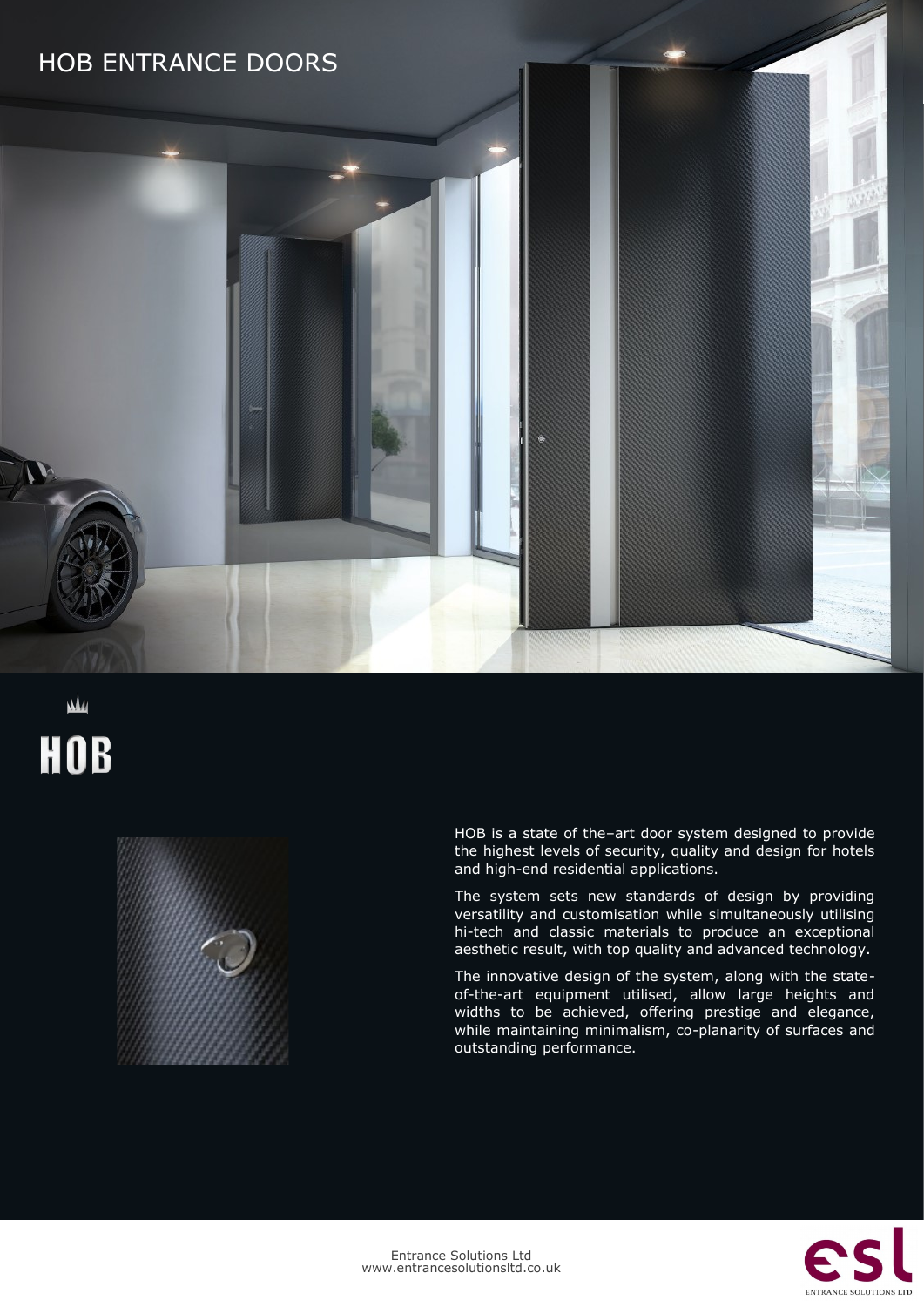## HOB OPTIMAL ENTRANCE DOORS



**HOB OPTIMAL** hinged doors are grouped into 4 finish variants to provide an exclusive platform for bespoke customisation; Aluminium, Carbon Fibre, Glass and Wood

Available in single and double-door configurations with both visible or concealed hinges, all doors feature multi-point locking and exceptional security, insulation and functionality performance as standard.



### **FEATURES:**

- Door thickness 77-95mm.
- Aluminium sheet thickness 3mm.
- Special anti-distortion glass-reinforced polyamides with polyurethane core.
- Continuous central gasket.
- Multi-point locking.
- Concealed or visible hinges.
- Flush frame and door leaf.
- 22mm threshold.
- Optional LED integration.

### **PERFORMANCE:**

- Heat transfer co-efficient Uf up to 1.5 W/m2k.
- Heat transfer co-efficient Ud up to <0.7 W/m2k.
- Air tightness Class 3.
- Water tightness Class 1A.
- Resistance to wind load C5.
- Security level (anti-burglary) RC3.
- Sound proofing up to 34dB.
- 10-year manufacturer warranty.



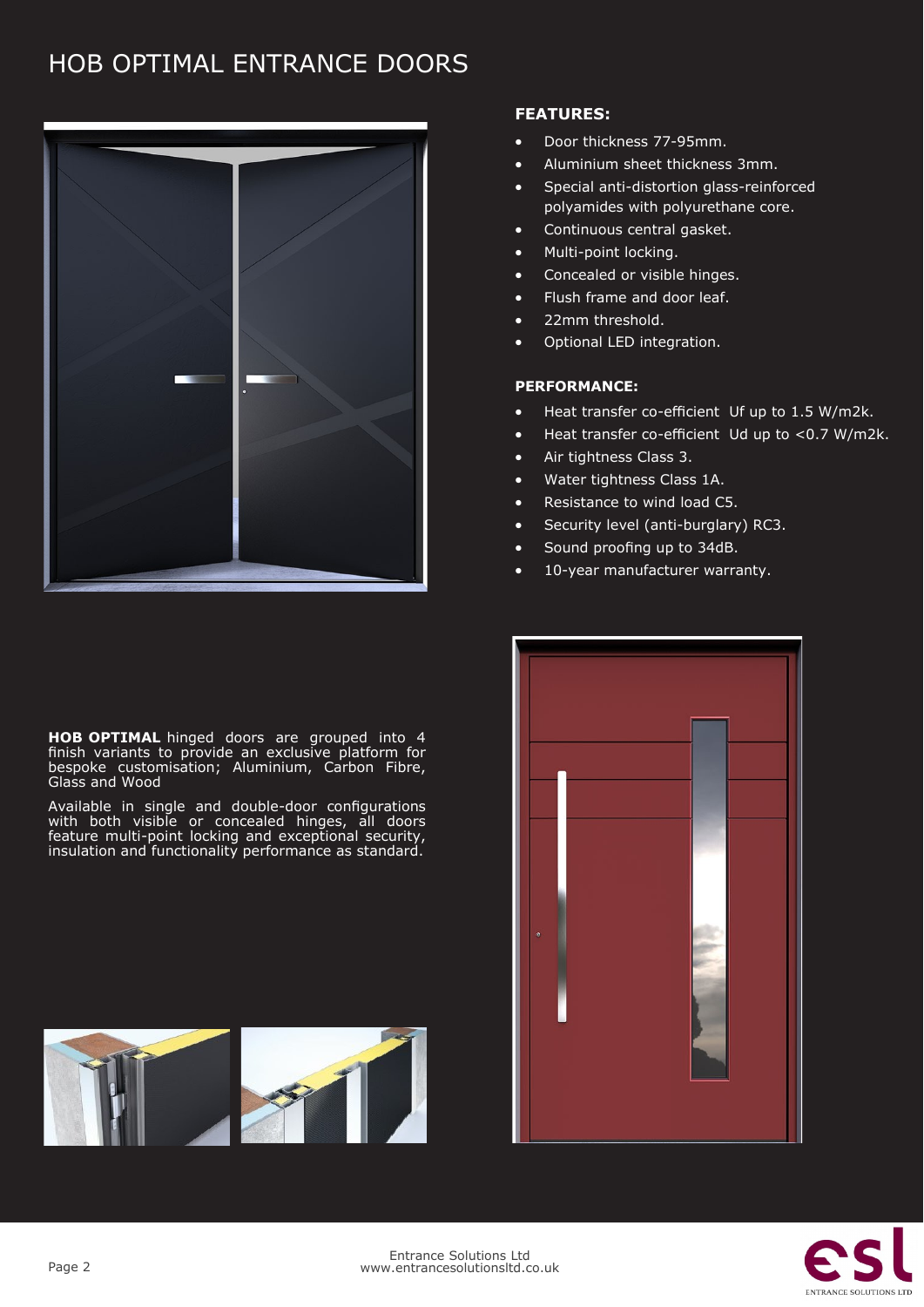# HOB AXON ENTRANCE DOORS



**HOB AXON pivot** doors are grouped into 4 finish variants, providing an outstanding feeling of brightness and connection between internal and external environments; Aluminium, Carbon Fibre, Glass and Wood

Available in single and double-door configurations with both visible or concealed hinges, all doors feature multi-point locking and exceptional security, insulation and functionality performance as standard.





#### **FEATURES:**

- Door thickness 115mm.
- Aluminium sheet thickness 3mm.
- Special anti-distortion glass-reinforced polyamides with polyurethane core.
- Continuous central gasket.
- Multi-point locking.
- Pivot mechanism with adjustable pins.
- Flush frame and door leaf.
- 7mm threshold.
- Optional LED integration.

#### **PERFORMANCE:**

- Heat transfer co-efficient Uf up to 1.5 W/m2k.
- $\bullet$  Heat transfer co-efficient Ud up to  $\lt$  0.7 W/m2k.
- Air tightness Class 3.
- Water tightness Class 1A.
- Resistance to wind load C5.
- Security level (anti-burglary) RC3.
- Sound proofing up to 34dB.